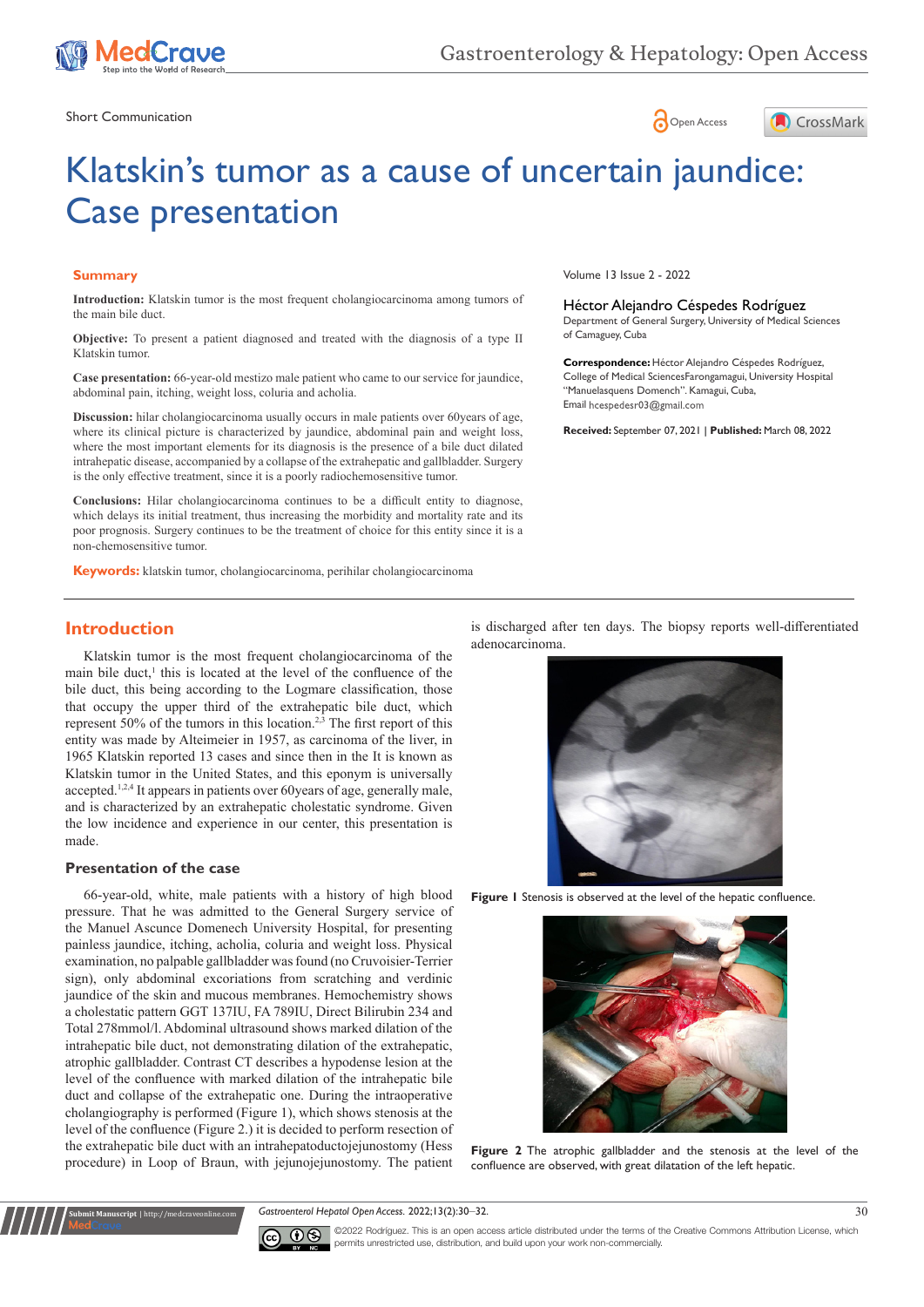## **Case discussion**

The klatskin tumor or perihilar cholangiocarcinoma is a malignant tumor originating in the epithelium of the bile ducts in the hilar zone. They have a low incidence but a high mortality rate due to the level of compromise found during diagnosis. Its incidence varies worldwide, being more prevalent in East Asia due to the presence of parasitic infections. It corresponds to less than 2% of all malignant tumors, with an incidence of between 1 and 2 new cases per 100,000 inhabitants per year.1,2 The most frequent age of presentation is after the sixth decade of life,<sup>1-3</sup> being slightly more common in men than in women  $(1,3/1)$ <sup>1,4</sup> The most common histological type is well-differentiated adenocarcinoma.1,3,4 Etiology of cholangiocarcinoma is unknown and in most cases the appearance is sporadic;<sup>4</sup> however, some risk factors for the development of this type of tumor have been associated. Among these factors we find: primary sclerosing cholangitis whose inflammatory process leads to the development of fibrosis and stenosis of both the intrahepatic and extrahepatic routes where approximately 40-50% of these patients are also carriers of Ulcerative Colitis, polycystic liver disease, parasitic diseases by Clonorchis sinensis and Opistorchis viverrini. Cholangiocarcinoma is considered to be any tumor that is located at the level of the bile duct.<sup>3</sup>

In the clinical picture, constant abdominal pain located at the level of the right upper quadrant (40-50%) and non-painful jaundice due to biliary obstruction  $(90\%)$  usually preceded by itching  $(66\%)$ .<sup>1</sup> The patient may also present weight loss (40-50%), fever (20%), acholia or coluria. As in the case of our patient, the presenting symptoms are nonspecific.<sup>1–5</sup> Patients may report pain in the right upper quadrant, weight loss, anorexia, itching, acholia, choluria, and jaundice; the latter will not appear initially if the biliary obstruction is not complete or affects only the segmental ducts.<sup>2</sup> Laboratory data show a pattern of obstructive jaundice, with hyperbilirubinemia and with increased levels of alkaline phosphatase, gamma-glutamyl -transpeptidase.<sup>3–5</sup>

The differential diagnosis of cholangiocarcinoma includes entities such as carcinoma of the gallbladder, Mirizzi syndrome (impaction of a lithiasis in the gallbladder neck), benign focal strictures of the bile duct ("malignant masquerade") and biliary metastases of other neoplasms (pancreas, stomach, breast, lung, or colon).1 It was previously believed that the only curative therapy for cholangiocarcinoma was complete resection of the tumor with negative histologic margins, however resectability rates were low and many of the patients had recurrences, 6,7 nowadays it is believed that the most appropriate therapeutic modality for the management of these patients is multimodal therapy based on complete resection of the tumor with negative margins combined with adjuvant or neoadjuvant therapy.8 Surgical treatment is the therapy of choice for the management of hilar cholangiocarcinoma and resection of the bile duct will be performed with or without resection. Hepatic action plus lymphadenectomy and biliodigestive anastomosis. The extent of resection depends on the grade of the cholangiocarcinoma according to the Bismuth-Corlette classification.

They have been described as possible adjuvant or neoadjuvant therapies to external radiation therapy or brachytherapy, systemic or arterial chemotherapy, chemo radiation or photodynamic therapy. The use of laparoscopic surgery has been considered for the management of these patients; however, it is still an experimental method and although it may favor early discharge, the benefits remain controversial, and careful selection of the patient must be carried out, so it has not yet been done. it is considered a reliable treatment.<sup>9</sup> Biliary drainage has been used as preoperative therapy, which has been considered of great importance in patients with liver failure; it is also believed to be the most appropriate method to minimize the risk of dissemination

and inflammatory reactions.10 Since most patients are diagnosed in late stages of the disease, palliative treatment has become one of the main therapies used. It is indicated in patients presenting with cholangitis and pruritus but also in those with high-grade jaundice and abdominal pain. Endoscopic stent drainage is the preferred palliative modality; however, in advanced stages, better results are obtained by percutaneous stenting.11

In our patient, the presenting symptoms (pain in the right upper quadrant, pruritus, low-grade fever, asthenia, anorexia, choluria, and acholia) suggested a nonspecific obstruction of the bile duct. In the absence of predisposing factors that initially made us suspect biliary tumor pathology, it was essential to perform imaging techniques and a histological study to make the diagnosis. The only potentially curative treatment for cholangiocarcinoma is complete surgical resection of the tumor with histologically disease-free margins.<sup>1,3,4</sup> Performing complete resection of the extrahepatic bile duct including the gallbladder, with regional lymphadenectomy, to perform biliodigestive anastomosis. We performed Hepp's principle hilar plate descent, we performed a Hess procedure (bilateral Braum loop intrahepaticotojejunostomy).

In the case of hilar cholangiocarcinoma, the surgical technique of choice is resection of the affected bile duct, partial hepatectomies (the caudate lobe is usually invaded), lymphadenectomy, and biliodigestive anastomosis.<sup>1,4,6</sup> Radiation therapy, chemotherapy, and Liver transplantation has not shown significant utility in improving life expectancy and quality of life in patients with this neoplasm.<sup>1,2,5</sup>

## **Conclusions**

Hilar cholangiocarcinoma continues to be a difficult entity to diagnose, which delays its initial treatment, thus increasing the morbidity and mortality rate and its poor prognosis. Surgery continues to be the treatment of choice for this entity since it is a nonchemosensitive tumor.

### **Acknowledgments**

None.

## **Conflicts of interest**

The authors have declared that they have no conflicts of interest with the publication of this document.

## **Funding**

None.

#### **References**

- 1. [Hidalgo Méndez Fernando. Colangiocarcinoma hiliar \(tumor de Klatskin\).](https://scielo.isciii.es/scielo.php?script=sci_arttext&pid=S1699-695X2014000100013&lng=es)  *[Rev Clin Med Fam](https://scielo.isciii.es/scielo.php?script=sci_arttext&pid=S1699-695X2014000100013&lng=es)*. 2014;7(1):69–72.
- 2. [Burgos San Juan Luis. Colangiocarcinoma: Actualización, diagnóstico y](https://scielo.conicyt.cl/scielo.php?script=sci_arttext&pid=S0034-98872008000200015&lng=es)  terapia. *Rev Méd Chile*[. 2008;136\(2\):240–248.](https://scielo.conicyt.cl/scielo.php?script=sci_arttext&pid=S0034-98872008000200015&lng=es)
- 3. [Capussotti L, Vigano L, Ferrero A, et al. Local surgical resection of hilar](https://pubmed.ncbi.nlm.nih.gov/18773049/)  [cholangiocarcinoma: is there still a place?](https://pubmed.ncbi.nlm.nih.gov/18773049/) *HPB (Oxford).* 2008;10(3):174– [178.](https://pubmed.ncbi.nlm.nih.gov/18773049/)
- 4. [Paik WH, Park YS, Hwang JH, et al. Palliative treatment with self–](https://pubmed.ncbi.nlm.nih.gov/18657806/) [expandable metallic stents in patients with advanced type III or IV](https://pubmed.ncbi.nlm.nih.gov/18657806/)  [hilar cholangiocarcinoma: a percutaneous versus endoscopic approach.](https://pubmed.ncbi.nlm.nih.gov/18657806/)  *[Gastrointest Endosc](https://pubmed.ncbi.nlm.nih.gov/18657806/)*. 2009;69(1):55–62.
- 5. [Khan SA, Emadossadaty S, Ladep NG, et al. Rising trends in](https://pubmed.ncbi.nlm.nih.gov/22173164/)  [cholangiocarcinoma: is the ICD classification system misleading us?](https://pubmed.ncbi.nlm.nih.gov/22173164/) *J Hepatol*[. 2012;56\(4\):848–854.](https://pubmed.ncbi.nlm.nih.gov/22173164/)